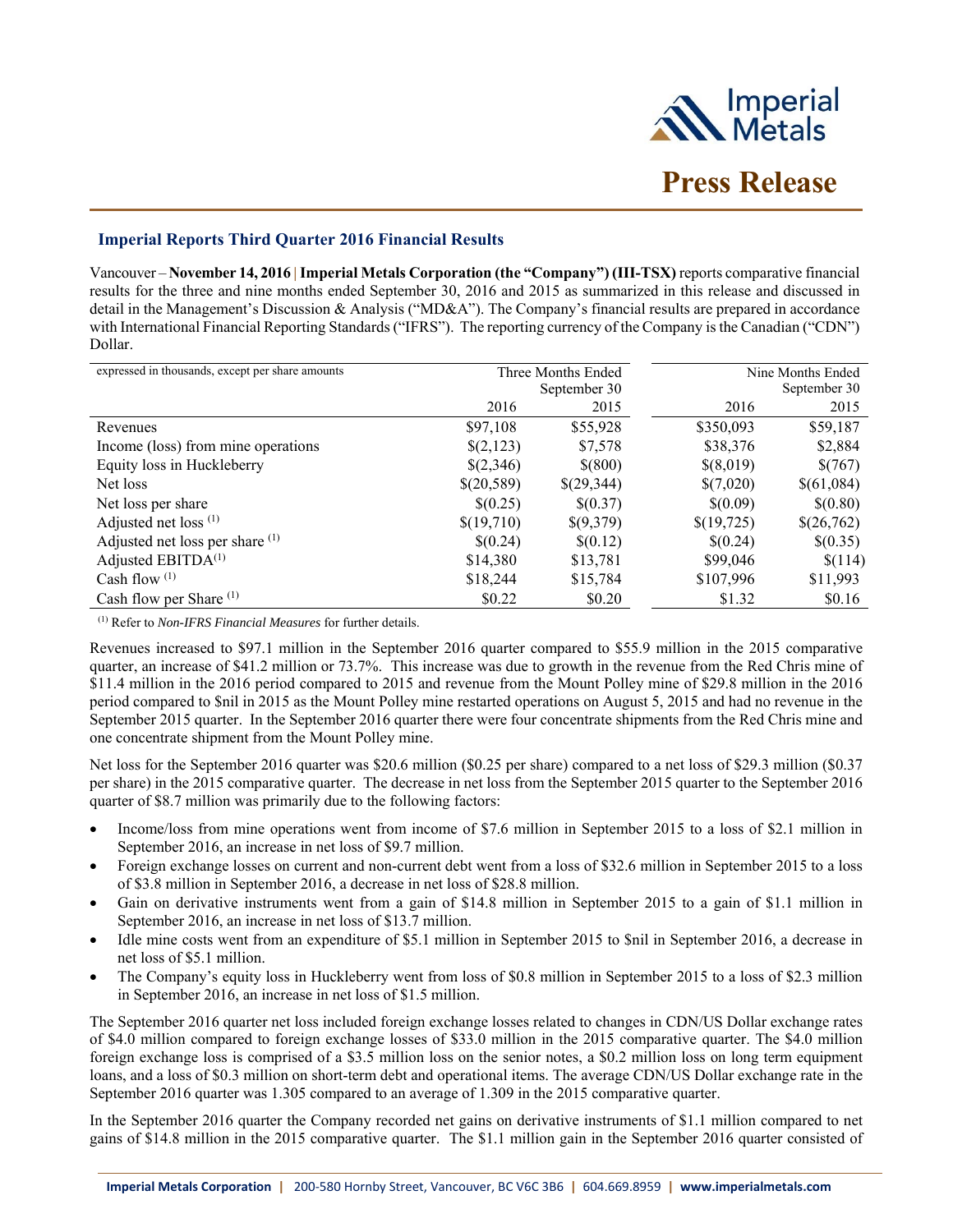\$0.3 million realized gains and \$0.8 million unrealized gains on the foreign currency swap due to an increase in the CDN/US Dollar exchange rate compared to the exchange rate at the end of the June 2016 quarter. In the 2015 comparative quarter the \$14.8 million gain consisted of realized gains of \$2.1 million and unrealized losses of \$0.2 million on gold derivative instruments and realized gains of \$0.5 million and unrealized gains of \$12.4 million on the foreign currency swap. During the September 2016 quarter the Company did not have any commodity derivative instruments.

The Company recorded a \$2.3 million equity loss as its share of Huckleberry's net loss during the September 2016 quarter compared to a \$0.8 million equity loss in the 2015 comparative quarter. Huckleberry had two shipments in each of the September 2016 quarter and the 2015 comparative quarter.

Capital expenditures were \$27.5 million in the September 2016 quarter compared to \$24.3 million in the 2015 comparative quarter.

# **LIQUIDITY AND FINANCING**

At September 30, 2016, the Company had cash of \$3.9 million and a working capital deficiency of \$49.0 million.

In October 2016 the Company sold US\$55.0 million of the original US\$110.0 million cross currency swap for proceeds of \$11.9 million.

The Company is currently reviewing various financing alternatives in order to improve its liquidity. The projected cash flow from the Red Chris and Mount Polley mines, as well as the available credit facilities and additional sources of new financing are expected to be sufficient to fund the working capital deficiency and the Company's obligations as they come due. However, there are inherent risks related to the operation of the Company's mines which could require additional sources of financing. There can be no assurance that adequate additional financing will be available on terms acceptable to the Company or at all which creates a material uncertainty that could have an adverse impact on the Company's financial condition and results of operations and may cast significant doubt on the Company's ability to continue as a going concern.

## **NON-IFRS FINANCIAL MEASURES**

Refer to the MD&A section titled **Non-IFRS Financial Measures** for further details.

|                                                            | Three Months Ended September 30 |           |  |
|------------------------------------------------------------|---------------------------------|-----------|--|
| expressed in thousands, except share and per share amounts | 2016                            |           |  |
| Adjusted net loss                                          | \$(19,710)                      | \$(9,379) |  |
| Adjusted net loss per share                                | \$(0.24)                        | \$(0.12)  |  |
| Adjusted EBITDA                                            | \$14,380                        | \$13,871  |  |
| Cash flow                                                  | \$18,244                        | \$15,784  |  |
| Cash flow per share                                        | \$0.22                          | \$0.20    |  |

The Company reports four non-IFRS financial measures: Adjusted net income, Adjusted EBITDA, Cash flow and Cash cost per pound of copper produced which are described in detail below. The Company believes these measures are useful to investors because they are included in the measures that are used by management in assessing the financial performance of the Company.

Adjusted net income, Adjusted EBITDA, and Cash flow are not generally accepted earnings measures and should not be considered as an alternative to net income (loss) and cash flows as determined in accordance with IFRS. As there is no standardized method of calculating these measures, these measures may not be directly comparable to similarly titled measures used by other companies. Reconciliations are provided in the MD&A.

#### **Adjusted Net Loss and Adjusted Net Loss per Share**

Adjusted net loss in the September 2016 quarter was \$19.7 million (\$0.24 per share) compared to an adjusted net loss of \$9.4 million (\$0.12 per share) in the 2015 comparative quarter. Adjusted net income or loss shows the financial results excluding the effect of items not settling in the current period and non-recurring items.

### **Adjusted EBITDA**

Adjusted EBITDA in the September 2016 quarter was \$14.4 million compared to \$13.9 million in the 2015 comparative quarter. EBITDA is defined as net income (loss) before interest expense, taxes, and depletion and depreciation. Adjusted EBITDA is defined as EBITDA excluding certain recurring non-cash items, unusual items not expected to continue at the same level in the future, and any other items not reflective of our ongoing operating performance.

## **Cash Flow and Cash Flow Per Share**

Cash flow in the September 2016 quarter was \$18.2 million compared to \$15.8 million in 2015 comparative quarter. Cash flow per share was \$0.22 in the September 2016 quarter compared to \$0.20 in 2015 comparative quarter.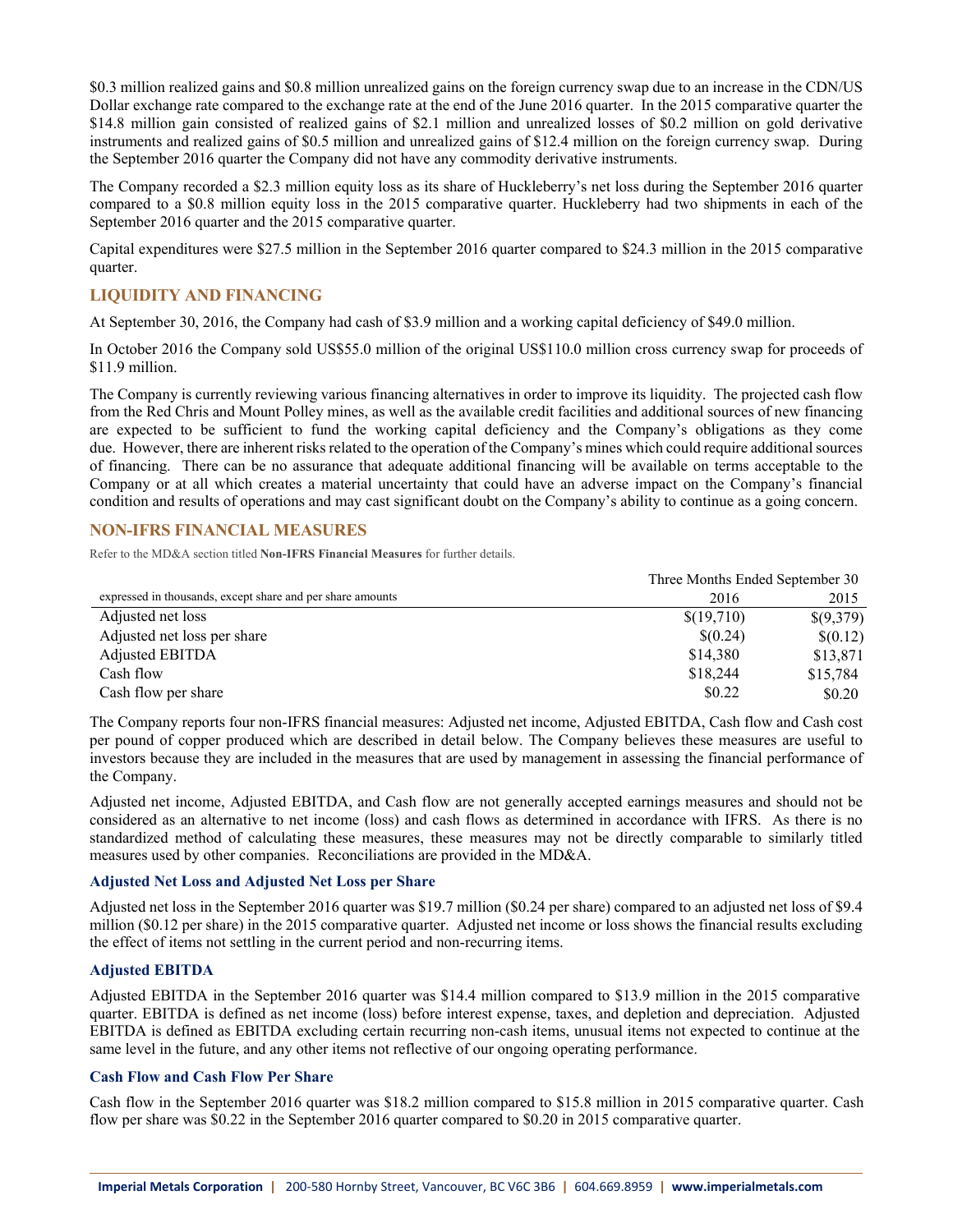Cash flow and Cash flow per share are measures used by the Company to evaluate its performance however they are not terms recognized under IFRS. Cash flow is defined as cash flow from operations before the net change in non-cash working capital balances, income and mining taxes, and interest paid and cash flow per share is the same measure divided by the weighted average number of common shares outstanding during the year. The Company believes Cash flow is useful to investors and it is one of the measures used by management to assess the financial performance of the Company.

### **Cash Cost Per Pound of Copper Produced**

The cash cost per pound of copper produced is a non-IFRS financial measure that does not have a standardized meaning under IFRS, and as a result may not be comparable to similar measures presented by other companies. Management uses this non-IFRS financial measure to monitor operating costs and profitability. The Company is primarily a copper producer and therefore calculates this non-IFRS financial measure individually for its three copper producing mines, Red Chris, Mount Polley and Huckleberry, and on a composite basis for these mines.

The cash cost per pound of copper produced is derived from the sum of cash production costs, transportation and offsite costs, treatment and refining costs, royalties, net of by-product and other revenues, divided by the number of pounds of copper produced during the period.

Variations from period to period in the cash cost per pound of copper produced are the result of many factors including: grade, metal recoveries, amount of stripping charged to operations, mine and mill operating conditions, labour and other cost inputs, transportation and warehousing costs, treatment and refining costs, the amount of by-product and other revenues, the US\$ to CDN\$ exchange rate and the amount of copper produced. Idle mine costs during the periods when the Mount Polley and Huckleberry mines were not in operation have been excluded from the cash cost per pound of copper produced.

### *Calculation of Cash Cost Per Pound of Copper Produced*

expressed in thousands, except cash cost per pound of copper produced

|                                          |             |          |                                       |         | Three Months Ended September 30, 2016 |  |
|------------------------------------------|-------------|----------|---------------------------------------|---------|---------------------------------------|--|
|                                          | Huckleberry |          | Red                                   | Mount   |                                       |  |
|                                          | 100%        | 50%      | Chris                                 | Polley  | Composite                             |  |
| Cash cost of copper produced in US\$     | \$12,826    | \$6,411  | \$32,274                              | \$9,332 | \$48,017                              |  |
| Copper produced $-000$ 's pounds         | 4.447       | 2.224    | 18.713                                | 6.868   | 27,805                                |  |
| Cash cost per lb copper produced in US\$ | \$2.88      | \$2.88   | \$1.72                                | \$1.36  | \$1.73                                |  |
|                                          |             |          | Three Months Ended September 30, 2015 |         |                                       |  |
|                                          | Huckleberry |          | Red                                   | Mount   |                                       |  |
|                                          | $100\%$     | 50%      | Chris                                 | Polley  | Composite                             |  |
| Cash cost of copper produced in US\$     | \$20,293    | \$10,146 | \$32,821                              | \$6,980 | \$49,946                              |  |
| Copper produced $-000$ 's lbs            | 11.489      | 5.744    | 20,707                                | 2.909   | 29,360                                |  |
| Cash cost per lb copper produced in US\$ | \$1.77      | \$1.77   | \$1.58                                | \$2.40  | \$1.70                                |  |

### **DEVELOPMENTS DURING THE SEPTEMBER 2016 QUARTER**

#### **General**

The London Metals Exchange cash settlement copper price per pound averaged US\$2.17 (CDN\$2.83) in the September 2016 quarter compared to US\$2.38 (CDN\$3.12) in the 2015 comparative quarter. The London Metals Exchange cash settlement gold price per troy ounce averaged US\$1,335 (CDN\$1,742) in the September 2016 quarter compared to US\$1,124 (CDN\$1,471) in the 2015 comparative quarter. The CDN Dollar strengthened by 0.3% in relation to the US Dollar in the September 2016 quarter compared to the 2015 comparative quarter.

#### **Red Chris Mine**

Metal production for the third quarter of 2016 was 18.7 million pounds copper and 9,655 ounces gold. Copper production was down from the third quarter of 2015 by approximately 11%, on lower copper grade and throughput. Gold production was up about 4% compared the third quarter of 2015 with higher recovery offsetting the lower throughput.

The mill achieved an average throughput of 28,048 tonnes per calendar day for the quarter and was down about 4% from the 29,147 tonnes per day rate achieved in the same quarter of 2015. The reduction is largely due to a lower than budgeted operating time, with 190 hours of unscheduled downtime in the quarter. About 54% of the downtime was related to power issues affecting the SAG and ball mill main drives. These drive issues have been resolved and are not expected to impact availability going forward.

Metal recoveries continue to be impacted by high clay content ore delivered from the Main zone pushback which made up about 84% of the feed during the third quarter of 2016, compared to 78% in the third quarter of 2015. Metal recoveries at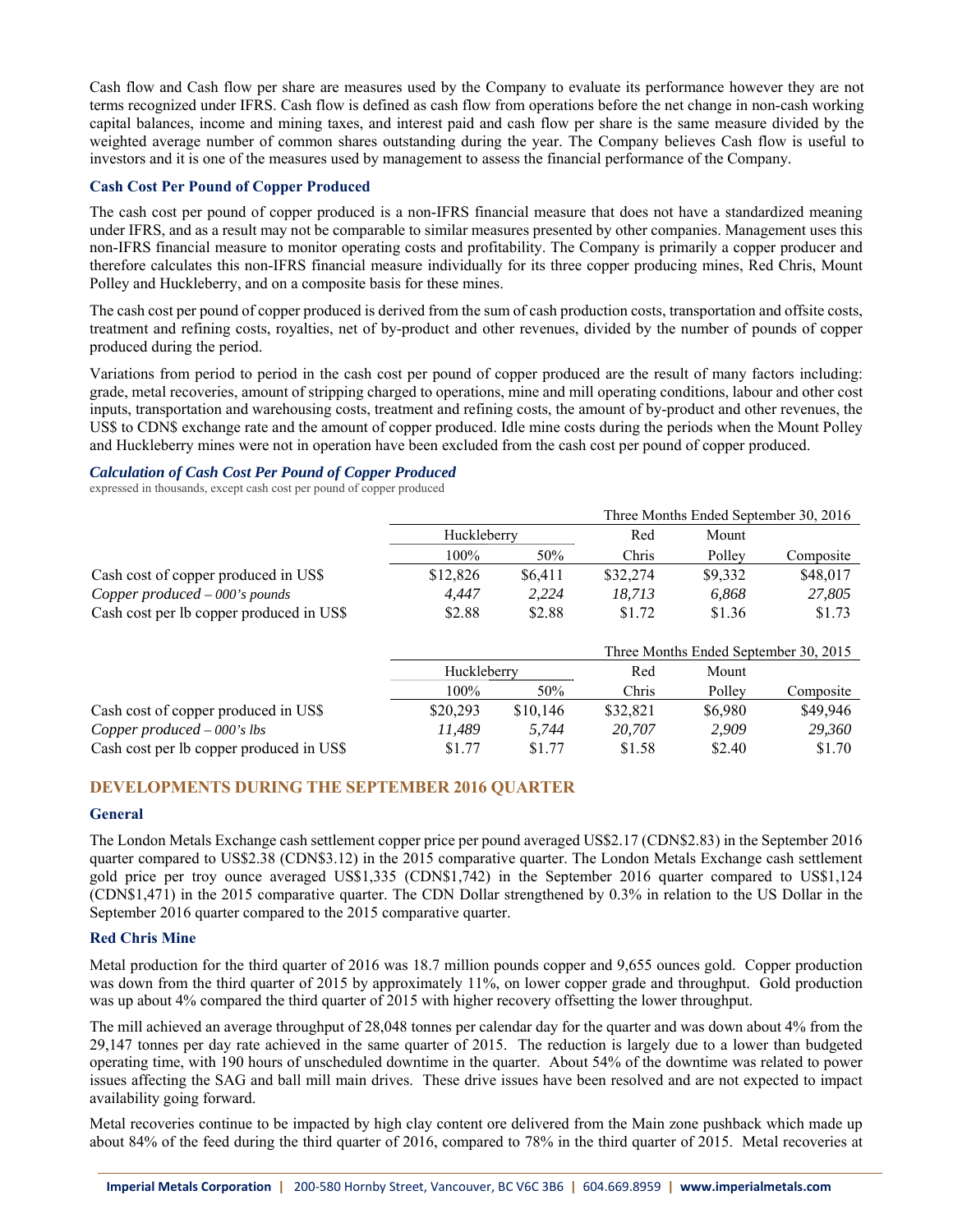the Red Chris mine averaged 75.50% copper and 44.54% gold, up 3.5% and 6.3% from the 72.93% and 41.90% achieved for copper and gold respectively in the third quarter of 2015, when a lower portion of near surface ore for the Main zone at a similar grade was delivered. Test work has indicated that more flotation time is likely required to increase rougher recoveries. As a first step in increasing copper rougher recoveries, design work is underway to install an additional 160 cubic metre rougher cell that was in the Company's inventory. The cell is now at the Red Chris mine site and installation of this cell is targeted for year end.

Following the production results for the third quarter, annual targets for 2016 were revised to 85-90 million pounds copper and 45-50 thousand ounces gold.

The permit issued to Red Chris under the Environmental Management Act for the operation of the tailings storage facility ("TSF") was successfully amended on October 26, 2016 to allow for the operation of the portion of the TSF impounded by the South Dam. An amendment to the M-240 permit under the Mines Act is also required for the South Dam and is expected within the coming weeks when the geosynthetic liner installation is complete and the engineer of record has provided a letter certifying the suitability of the portion of the TSF impounded by the South Dam. Currently the Company does not plan to use that portion of the basin to store tailings until the spring of 2017.

|                                      |           | Three Months Ended | Nine Months Ended |              |  |
|--------------------------------------|-----------|--------------------|-------------------|--------------|--|
|                                      |           | September 30       | September 30      |              |  |
| <b>Red Chris Production</b>          | 2016      | 2015               | 2016              | $2015^{(1)}$ |  |
| Ore milled - tonnes                  | 2,580,459 | 2,681,538          | 7,360,588         | 5,348,917    |  |
| Ore milled per calendar day - tonnes | 28,048    | 29.147             | 26,863            | 23,668       |  |
| Grade $\%$ - copper                  | 0.44      | 0.48               | 0.55              | 0.48         |  |
| Grade $g/t - gold$                   | 0.26      | 0.26               | 0.35              | 0.25         |  |
| Recovery $\%$ - copper               | 75.50     | 72.93              | 77.86             | 67.00        |  |
| Recovery $\%$ - gold                 | 44.54     | 41.90              | 51.85             | 37.00        |  |
| Copper $-000$ 's pounds              | 18,713    | 20,705             | 68,955            | 38,101       |  |
| $Gold-ounces$                        | 9,655     | 9,281              | 42,427            | 15,925       |  |
| $Silver-ounces$                      | 42,271    | 35,504             | 164,706           | 61,247       |  |

 $(1)$  production from February 17 to September 30, 2015

Exploration, development and capital expenditures were \$22.7 million in the September 2016 quarter compared to \$22.0 million in the 2015 comparative quarter.

#### **Mount Polley Mine**

During the past two years Mount Polley has completed significant rehabilitation of the areas impacted by the tailings dam breach at the Mount Polley mine ("Mount Polley Breach") and will continue necessary rehabilitation and monitoring of those areas. Instream work required to create fish habitat has been completed on approximately one kilometre in the upper portion of Hazeltine Creek. Research and monitoring to date indicates the environment is recovering rapidly. The Company has also initiated legal proceedings for the recovery of losses related to the Mount Polley Breach.

During the third quarter of 2016, the Mount Polley mine treated 1,769,779 tonnes ore for an average throughput of 19,237 tonnes per calendar day, compared to a throughput of 596,379 tonnes in the third quarter of 2015, when the mill was being operated on a part time basis after the restart of operations. Metal production of 6.87 million pounds copper and 12,763 ounces gold for the third quarter of 2016 was up significantly compared the same quarter in 2015 as a result.

Underground operations in the Boundary zone supplied 123,468 tonnes grading 1.05% copper and 0.58 g/t gold, up from 55,582 tonnes grading 0.91% copper and 0.55 g/t gold in the second quarter. The increase in underground production was due to a fill cycle in the Boundary zone stope being completed in the second quarter allowing for another Boundary zone stope to be mined in the third quarter. Mining in this Boundary zone is expected to be virtually complete by the end of the year.

Wet fall weather has slowed progress on raising the minimum elevation to the perimeter embankment of the TSF from 950 metres to 963.5 metres but it is now nearing completion and, weather permitting, we target completing this work in December. Mount Polley has applied for an amendment to its Environmental Management Act permit to implement its long-term water management plan.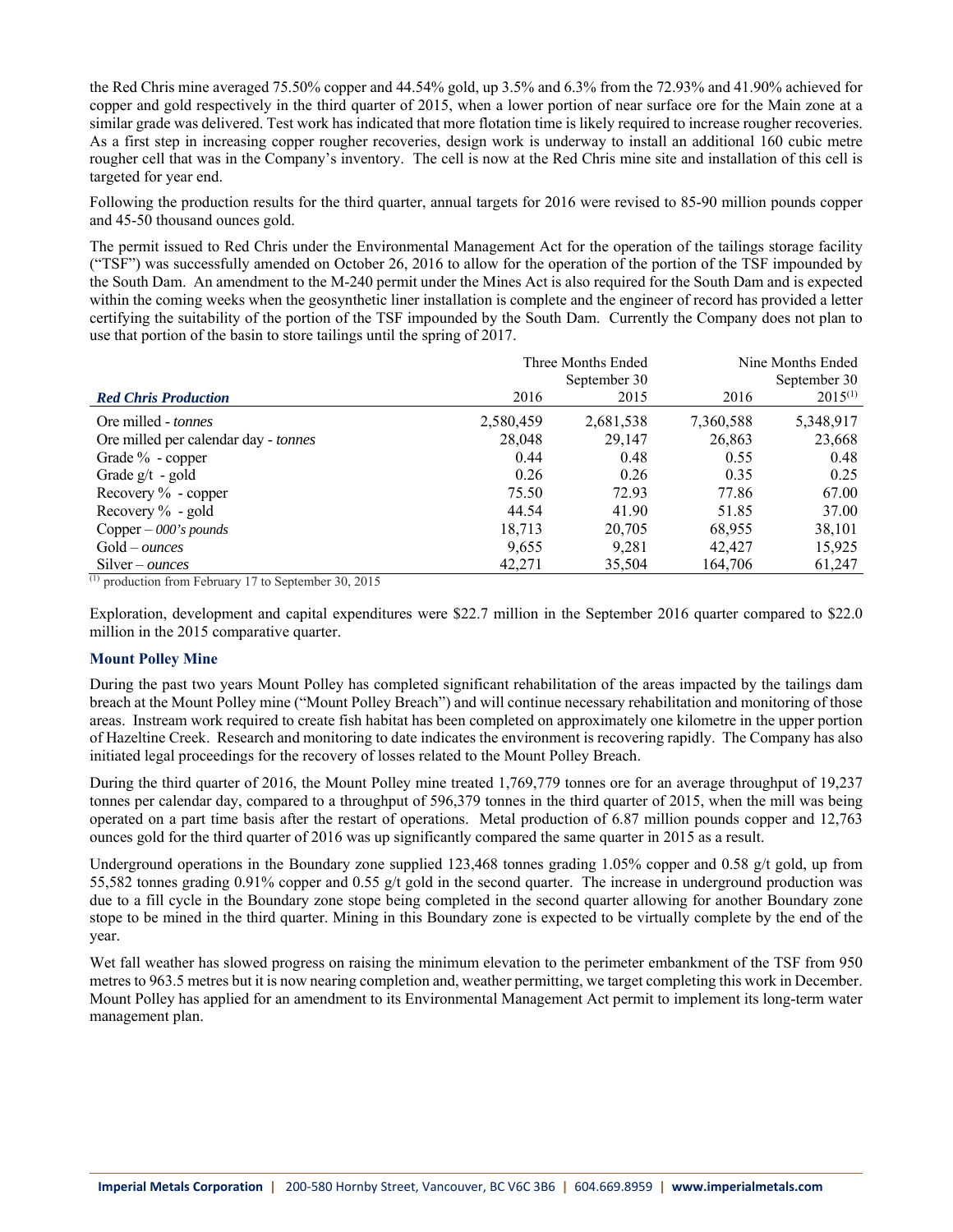|                                      |           | Three Months Ended | Nine Months Ended |              |  |
|--------------------------------------|-----------|--------------------|-------------------|--------------|--|
|                                      |           | September 30       | September 30      |              |  |
| <b>Mount Polley Production</b>       | 2016      | $2015^{(1)}$       | 2016              | $2015^{(1)}$ |  |
| Ore milled - tonnes                  | 1,769,779 | 596,379            | 5,052,469         | 596,379      |  |
| Ore milled per calendar day - tonnes | 19,237    | 10,463             | 18.440            | 10,463       |  |
| Grade % - copper                     | 0.24      | 0.31               | 0.26              | 0.31         |  |
| Grade $g/t - gold$                   | 0.31      | 0.34               | 0.31              | 0.34         |  |
| Recovery $\%$ - copper               | 72.38     | 72.22              | 70.46             | 72.22        |  |
| Recovery $\%$ - gold                 | 73.41     | 73.21              | 71.08             | 73.21        |  |
| Copper $-$ 000's pounds              | 6,868     | 2,909              | 20,361            | 2,909        |  |
| $Gold-ounces$                        | 12,763    | 4,760              | 35,153            | 4,760        |  |
| $Silver-ounces$                      | 26,752    | 11,857             | 78,887            | 11,857       |  |

 $(1)$  production from August 5 to September 30, 2015

Exploration, development, and capital expenditures were \$4.5 million in the September 2016 quarter compared to \$2.0 million in the 2015 comparative quarter.

An underground drilling program of approximately 5,000 metres is planned to begin in December 2016 to follow up on two areas discovered in 2004 but unexplored since then. The drilling will be to further define a portion of the Martel zone located beneath the Wight pit approximately 400 metres east of the Boundary zone. Wide spaced drilling from surface has defined a measured and indicated underground resource of approximately 6,269,000 tonnes grading about 1.17% copper, 0.40  $g/t$ gold and 7.38 g/t silver. Underground definition drilling will seek to define a high-grade portion of this resource, with the objective of defining 800,000 tonnes at grades emulating the selected historic exploration results shown in table below labelled Martel zone. Successful demonstration of grade continuity could lead to development and mining in this zone next year as an access ramp from the Boundary zone has been driven to within about 100 metres of the Martel zone to provide access for this underground drilling program. Several of the planned holes to test the Martel zone will be extended in length to the east to test the sparsely drilled Green zone, following up the mineralized intervals from 2004 drilling noted on the second table below.

| <b>Martel Zone</b> |                       |              |             |             |                               | <b>Green Zone</b> |                       |              |             |             |                               |
|--------------------|-----------------------|--------------|-------------|-------------|-------------------------------|-------------------|-----------------------|--------------|-------------|-------------|-------------------------------|
| <b>Hole ID</b>     | Length<br>$(m)^{(2)}$ | Cu<br>$(\%)$ | Au<br>(gpt) | Ag<br>(gpt) | CuEq<br>$(\frac{9}{6})^{(1)}$ | <b>Hole ID</b>    | Length<br>$(m)^{(2)}$ | Cu<br>$(\%)$ | Au<br>(gpt) | Ag<br>(gpt) | CuEq<br>$(\frac{9}{6})^{(1)}$ |
| WB-04-102          | 132.5                 | 1.45         | 0.42        | 9.90        | 2.095                         | WB-05-189         | 86.4                  | 1.83         | 0.28        | 10.68       | 2.325                         |
| WB-04-172          | 90.1                  | 1.59         | 0.36        | 9.49        | 2.159                         | WB-04-179         | 16.7                  | 5.27         | 2.82        | 35.11       | 9.095                         |
| WB-04-98           | 60.0                  | 1.52         | 0.50        | 9.26        | 2.247                         | WB-04-158         | 18.5                  | 4.63         | 2.79        | 27.10       | 8.292                         |
| WB-04-161          | 72.5                  | 1.72         | 0.06        | 11.10       | 1.967                         | WB-04-161         | 25.1                  | 4.43         | 1.28        | 26.92       | 6.342                         |
| WB-04-133          | 147.5                 | 1.20         | 0.33        | 7.20        | 1.697                         | Average           | 36.7                  | 3.019        | .056        | 18.306      | 4.534                         |
| Average            | 100.5                 | .449         | 0.34        | 9.131       | 1.989                         |                   |                       |              |             |             |                               |

(1) CuEq values based upon contained metal values assuming US\$2.20/lb Cu, US\$1,300/oz Au, US\$18/oz Ag, and 0.745 US\$/CA\$

 $(2)$  Note all intervals are the entire length and true widths have not been determined.

#### **Huckleberry Mine**

Huckleberry mine operations were suspended on August 31, 2016 and the mine has been placed on care and maintenance pending an increase in the price of copper. During July and August of 2016 throughput averaged 17,472 tonnes per day and 4.45 million pounds of copper were produced. The copper grade averaged 0.21% and copper recovery was 87.33%.

It is a testament to the professionalism of the crew at Huckleberry and their dedication to safety that the orderly suspension of operations was completed without a lost time accident.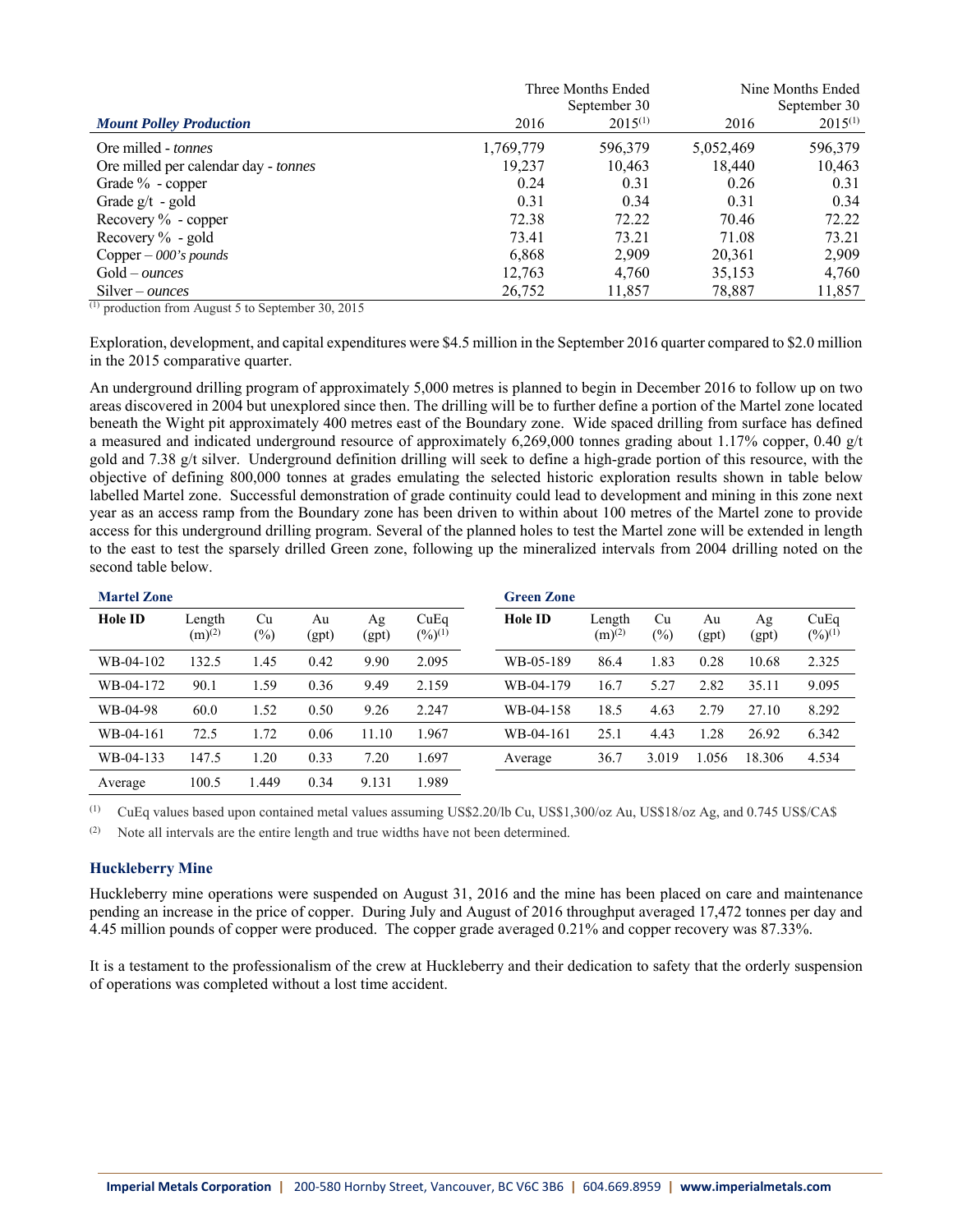|                                        |              | Three Months Ended | Nine Months Ended |           |  |
|----------------------------------------|--------------|--------------------|-------------------|-----------|--|
|                                        |              | September 30       | September 30      |           |  |
| <b>Huckleberry Production</b> $^{(1)}$ | $2016^{(2)}$ | 2015               | $2016^{(2)}$      | 2015      |  |
| Ore milled - tonnes                    | 1,083,260    | 1,732,393          | 4,621,709         | 5,025,638 |  |
| Ore milled per calendar day - tonnes   | 17,472       | 18,830             | 18,941            | 18,409    |  |
| Grade $\%$ - copper                    | 0.21         | 0.33               | 0.23              | 0.34      |  |
| Recovery $\%$ - copper                 | 87.33        | 90.80              | 87.62             | 89.60     |  |
| Copper $-$ 000's pounds                | 4.447        | 11.489             | 20.438            | 33,608    |  |
| $Gold-ounces$                          | 444          | 935                | 1.927             | 2,616     |  |
| $Silver-ounces$                        | 21,394       | 47,140             | 100.425           | 158,339   |  |

 $(1)$  production stated 100% - Imperial's allocation is 50%

 $(2)$  production to August 31, 2016

A small exploration program was conducted on the Whiting Creek portion of the Huckleberry claim group to meet the assessment requirement for these claims. The Whiting Creek area is located approximately 8 kilometres from the Huckleberry processing plant. Three diamond drill holes were drilled to test the edges of the Creek zone at Whiting Creek, one of three known zones of mineralization at Whiting Creek. All three holes intersected copper mineralization with WC16-01 intersecting 70.1 metres of 0.39% copper and 0.02% molybdenum from surface, WC-16-02 intersecting 222.5 metres of 0.31% copper and 0.02% molybdenum both mineralized intervals starting from near surface and WC16-03 intersecting 152.4 metres of 0.25% copper and 0.02% molybdenum starting at a depth of approximately 185.0 metres. The drilling shows that the Creek zone is open to the west, and has potential to have higher grades, as the intercept in WC16-01 included a 36.6 metre intercept of 0.57% copper.

#### **Sterling Mine**

Sterling underground mining operations were terminated at the end of May 2015. Residual gold continues to be recovered from the heap with approximately one ounce per day being recovered.

An engineering company has been commissioned to establish the scope and cost of providing a potable water system that will meet the state's requirements to obtain a Public Water Utility permit.

Soil sampling and geological mapping continues in an area of favorable geology along the northern flank of Bare Mountain.

A laboratory program to try and develop a bio-process that will economically recover additional gold from the Sterling Mine heap pads is underway. The historical heaps contain approximately 20,000 ounces of gold.

Exploration and development expenditures at Sterling were under \$0.1 million in the September 2016 quarter compared to under \$0.1 million in the 2015 comparative quarter.

#### **Derivative Instruments**

In the September 2016 quarter the Company recorded net gains on derivative instruments of \$1.1 million compared to net gains of \$14.8 million in the 2015 comparative quarter. The \$1.1 million gain in the September 2016 quarter consisted of a \$0.3 million realized gain and a \$0.8 million unrealized gain on the foreign currency swaps. In the 2015 comparative quarter the \$14.8 million gain consisted of a realized gain of \$2.2 million on gold derivative instruments, a realized gain of \$0.5 million on the foreign currency swaps, an unrealized loss of \$0.2 million for gold derivative instruments and an unrealized gain of \$12.3 million on the foreign currency swap. The gains or losses in derivative instruments result from the mark to market valuation of the instruments based on changes, depending on the instrument, in the price of copper and gold and movements in the CDN/US exchange rate.

The Company had no derivative instruments for copper or gold at September 30, 2016 or at the date of this document.

Future changes in the CDN/US Dollar exchange rate could have a material impact on the valuation of the cross currency swap however this gain or loss will be more than offset by the foreign exchange gain or loss on the Notes.

### **OUTLOOK**

#### **Operations, Earnings and Cash Flow**

The base and precious metals production targeted for 2016 from the Red Chris mine was originally 90-100 million pounds copper and 60-70 thousand ounces gold. Following the production results for the third quarter, these targets have been revised to 85-90 million pounds copper and 45-50 thousand ounces gold. The target for 2016 production at Mount Polley is 27-29 million pounds copper and 48-52 thousand ounces gold.

Quarterly revenues will fluctuate depending on copper and gold prices, the CDN/US Dollar exchange rate, and the timing of concentrate sales, which is dependent on concentrate production and the availability and scheduling of transportation.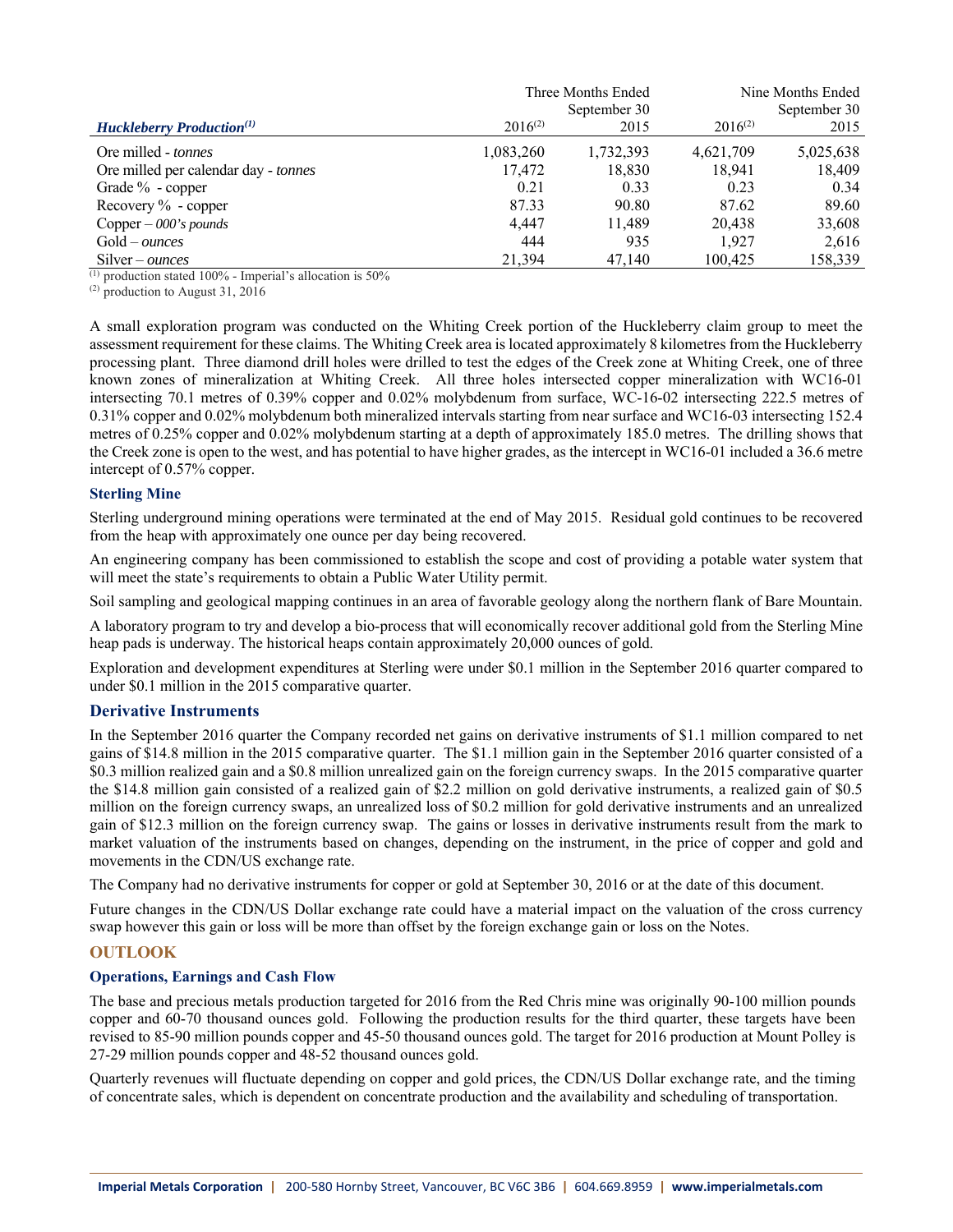### **Exploration**

Imperial has interests in several exploration properties located in Canada. However, the Company's focus is currently to minimize exploration expenditures on non-core projects. Only minimum exploration work is being undertaken on all projects. The prospecting work conducted as part of this minimum work program has been successful in the discovery two new showings.

On the LJ property located 35 kilometres north-northeast of Revelstoke, BC, prospecting was successful in discovering the source of the zinc-lead-silver high grade boulders below the toe of a receding glacier. The sphalerite-galena-pyrite outcrop was channel sampled using a diamond saw with weighted assay results of 6.44% zinc, 5.26% lead and 3.05 g/t silver over a width of 5.3 metres separated by a 10 metre interval of lower grade material and another parallel interval of 5.98% zinc, 3.34% lead and 1.97 g/t silver over 5.0 metres. True width of these samples is estimated to be 82% of the cut width. The mineralization coincides with 650 metre surface electromagnetic anomalies which are open in both directions along strike.

On the Giant Copper property, located 40 kilometres east of Hope, BC, soil sampling outlined a strong gold anomaly 250 metres by 400 metres in size on a previously unexplored portion of the property. A grab sample from an oxidized quartzcarbonate veined sandstone rock outcrop above the anomaly assayed 5.53 g/t gold. Follow-up sampling has been completed with additional work planned for 2017.

#### **Development**

**---** 

At Red Chris, achieving design copper recovery continues to be a challenge. We are making some progress as the recoveries this quarter are up from the same quarter last year. In both these periods high clay near surface ores from the Main zone provided the majority of the feed. Test work has indicated that more flotation time is likely required to increase rougher recoveries. As a first step in increasing copper rougher recoveries, design work is underway to install an additional 160 cubic metre rougher cell that was in the Company's inventory. The cell is now onsite and installation of this cell targeted for year end.

At Mount Polley, an access ramp from the Boundary zone has been driven to within about 100 metres of the Martel zone to provide access for an underground drilling program. An initial underground drilling program of approximately 5,000 metres to further define a portion of the Martel zone located beneath the Wight pit is planned to start in December. Successful drilling could lead to development and mining of this zone next year.

Huckleberry mine operations were suspended on August 31, 2016 and the mine has been placed on care and maintenance pending an increase in the price of copper.

Detailed Third Quarter Report financial information is available on *imperialmetals.com* and *sedar.com.* 

| <b>An Earnings Announcement Conference Call</b><br>is scheduled for November 14, 2016 at 10:00am PDT   11:00am MDT   1:00pm EDT                                                                     |
|-----------------------------------------------------------------------------------------------------------------------------------------------------------------------------------------------------|
| Management will discuss the Company's 2016 Third Quarter Financial Results.<br>To participate in the earnings announcement conference call, select the phone number<br>applicable to your location: |
| 778.383.7413 Vancouver<br>416.764.8688 Toronto<br>587.880.2171 Calgary<br>$888.390.0546$ North America – toll free                                                                                  |
| Conference call will be available for playback (until 11:59pm on November 21, 2016)<br>by dialing 888.390.0541 or 416.764.8677   playback passcode 451242#                                          |

#### **About Imperial**

Imperial is an exploration, mine development and operating company based in Vancouver, British Columbia. The Company, through its subsidiaries, owns the Red Chris and Mount Polley copper|gold mines in British Columbia, and the Sterling gold mine in Nevada. Imperial also holds a 50% interest in Huckleberry Mines Ltd. and in the Ruddock Creek lead|zinc property, both in British Columbia.

#### **Imperial Contact Information**

Brian Kynoch **|** President **|** 604.669.8959 Andre Deepwell **|** Chief Financial Officer **|** 604.488.2666 Steve Robertson **|** Vice President Corporate Affairs **|** 604.488.2669 **|** srobertson@imperialmetals.com Sabine Goetz **|** Shareholder Communications **|** 604.488.2657 **|** investor@imperialmetals.com